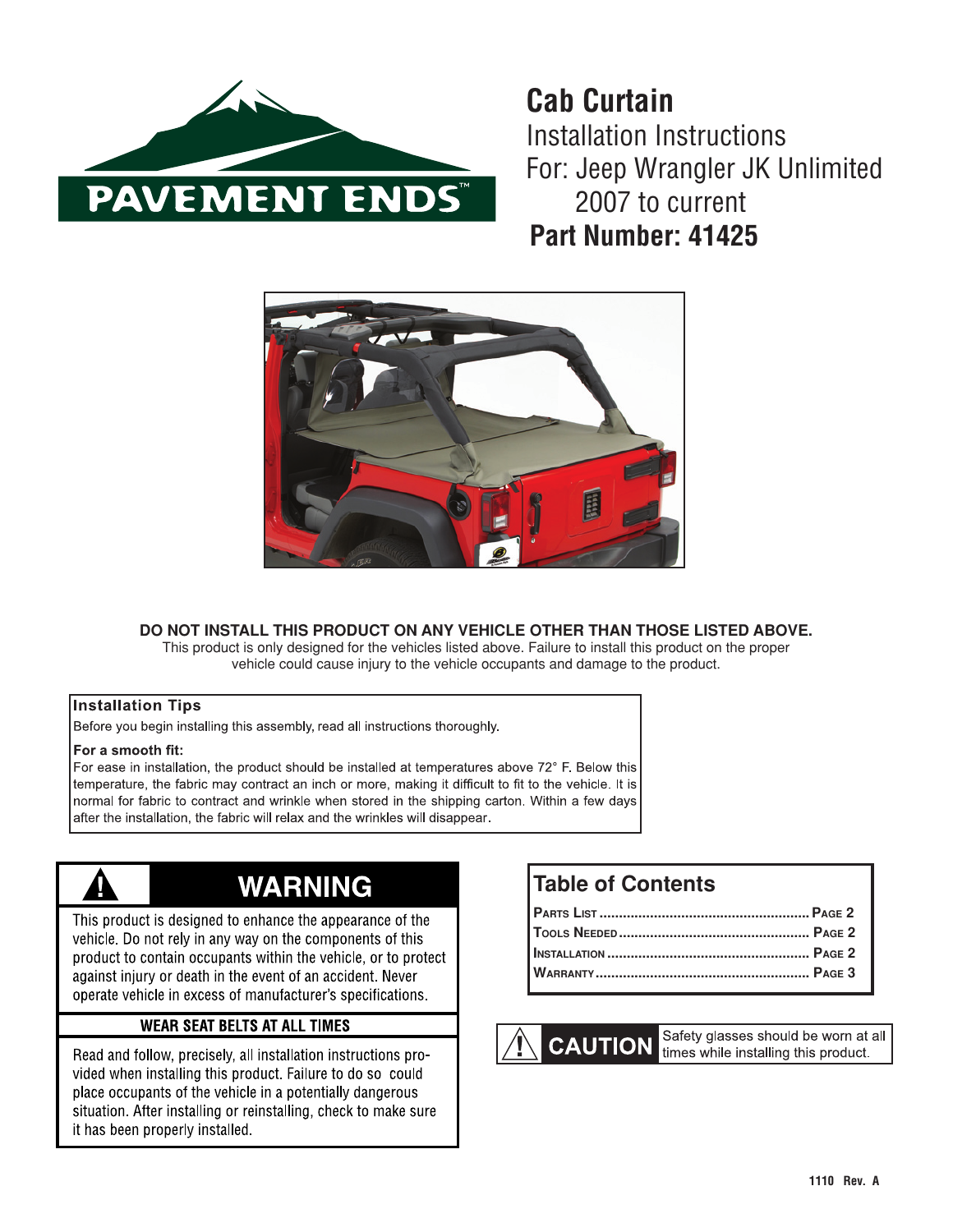## **Parts List**

Cab Curtain Cab Curtain Cab Curtain Care Curtain Care Comm<br>Acorn Locknut, Part Number 427.11 Ctv - 3 Acorn Locknut, Part Number 427.11 Qty - 3<br>Snap Head Screw, Part Number 200.49 Qty - 3 Snap Head Screw, Part Number 200.49

## **Tools Needed**

Phillips Screwdriver Safety Glasses Chalk

# **Step Two**

**SECURE OUTSIDE STRAPS** 

Wrap the outside straps around the sport bar to the outside and thread the ends through the buckles.

Tighten all the straps.

To secure the loose end of the straps, roll the ends, if necessary, and fasten the hook and loop.



# **Step Three – Optional**

**SECURE CARGO COVER TO CAB CURTAIN** 

If you have a Cargo Cover on your vehicle, slide the plastic hook inside the bottom of the Cab Curtain onto the plastic hook along the front of the Cargo Cover.



## **Step One SECURE CENTER STRAPS**

Orient the Cab Curtain with the window toward the top and with the vinyl side out. Start with the center straps and thread the end of each strap around the sport bar and through each buckle. Loosely tighten each strap to hold the Cab Curtain in position.



Cab Curtain

**INSTALL SNAPS TO SECURE CARGO COVER TO CAB CURTAIN**

96

Pull the flap on the rear of the Cab Curtain out over the top of the front edge of the Cargo Cover.

Thread Through Buckles

Rub chalk on the snaps on the Cab Curtain flap. Pull up on the front reinforced edge of the Cargo Cover and press the snaps against the Cargo Cover to mark the locations.

At the marked locations, push the sharp end of a Snap Head Screw through the Cargo Cover from the backing side and through both layers of fabric, to make a hole. Once the hole is formed, pull the screw back out of the hole. Then push the screw through the hole from the vinyl side so that the snap is on top of the vinyl. Install an Acorn Locknut over the pointed end of the Snap Head Screw.





Wrap Straps around Sport Bar